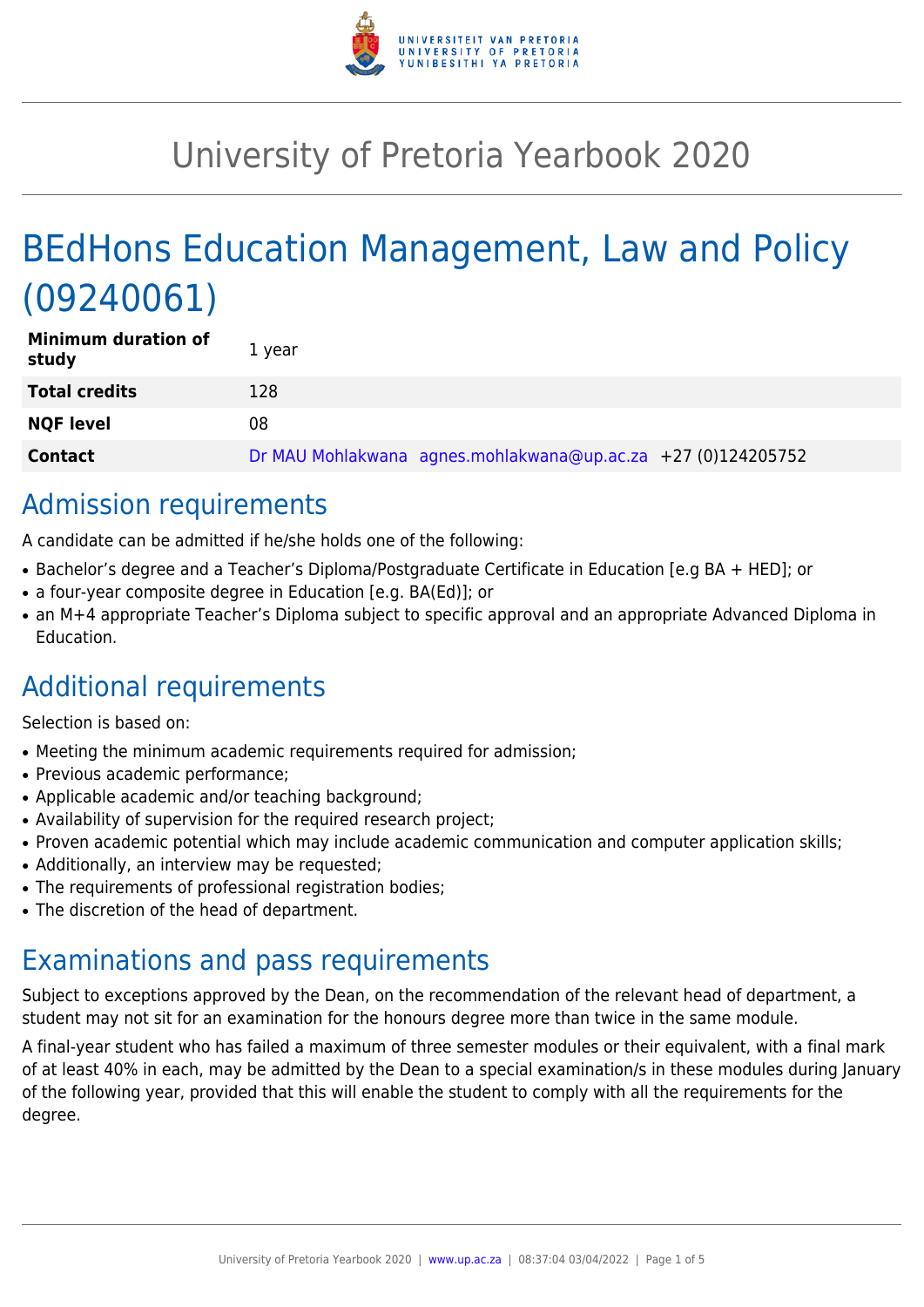

# Research information

A research project is compulsory and must be handed in for examination, as prescribed by the particular department.

### Pass with distinction

The degree is conferred with distinction on a student who has obtained an average of at least 75%, with a minimum of 70% in each module.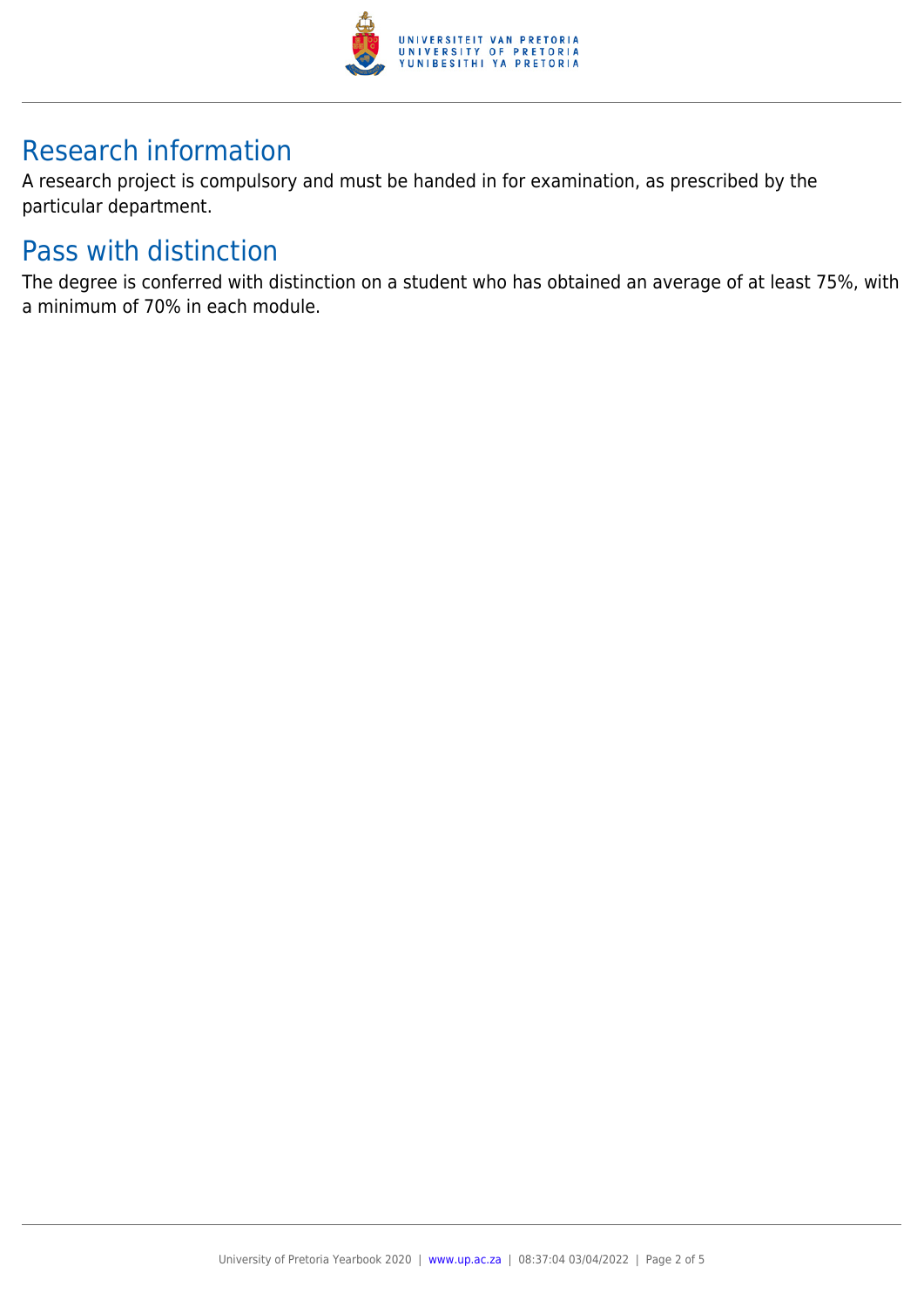

## Curriculum: Final year

**Minimum credits: 128**

### **Fundamental modules**

#### **Part 1: Research proposal 755 (NMQ 755)**

| <b>Module credits</b>         | 16.00                          |
|-------------------------------|--------------------------------|
| Language of tuition           | Module is presented in English |
| <b>Department</b>             | Humanities Education           |
| <b>Period of presentation</b> | Semester 1                     |

#### **Module content**

Guided literature research, formulation of a conceptual framework and development of a research proposal for a supervised research project of limited scope.

#### **Part 2: Research report: Values-driven education 781 (WEM 781)**

| <b>Module credits</b>         | 16.00                                          |
|-------------------------------|------------------------------------------------|
| <b>Prerequisites</b>          | <b>NMQ 755</b>                                 |
| <b>Contact time</b>           | 1 lecture per week                             |
| Language of tuition           | Module is presented in English                 |
| <b>Department</b>             | <b>Education Management and Policy Studies</b> |
| <b>Period of presentation</b> | Semester 2                                     |

#### **Module content**

Supervised research project of limited scope. Research proposal development; use of quantitative and/or qualitative methods. Writing a research report.

### **Core modules**

#### **Curriculum development 710 (CDD 710)**

| <b>Module credits</b>         | 16.00                                        |
|-------------------------------|----------------------------------------------|
| <b>Prerequisites</b>          | No prerequisites.                            |
| Language of tuition           | Module is presented in English               |
| <b>Department</b>             | Science Mathematics and Technology Education |
| <b>Period of presentation</b> | Semester 1 or Semester 2                     |

#### **Module content**

Principles and foundations of curriculum/programme design and development. International and national models and trends in curriculum/programme development. Principles of outcomes-based programming in the SAQA context. Curriculum development models and instruments in action. Situation and task analysis needs assessment. Development. Dissemination. Implementation as a change process. Assessment and evaluation.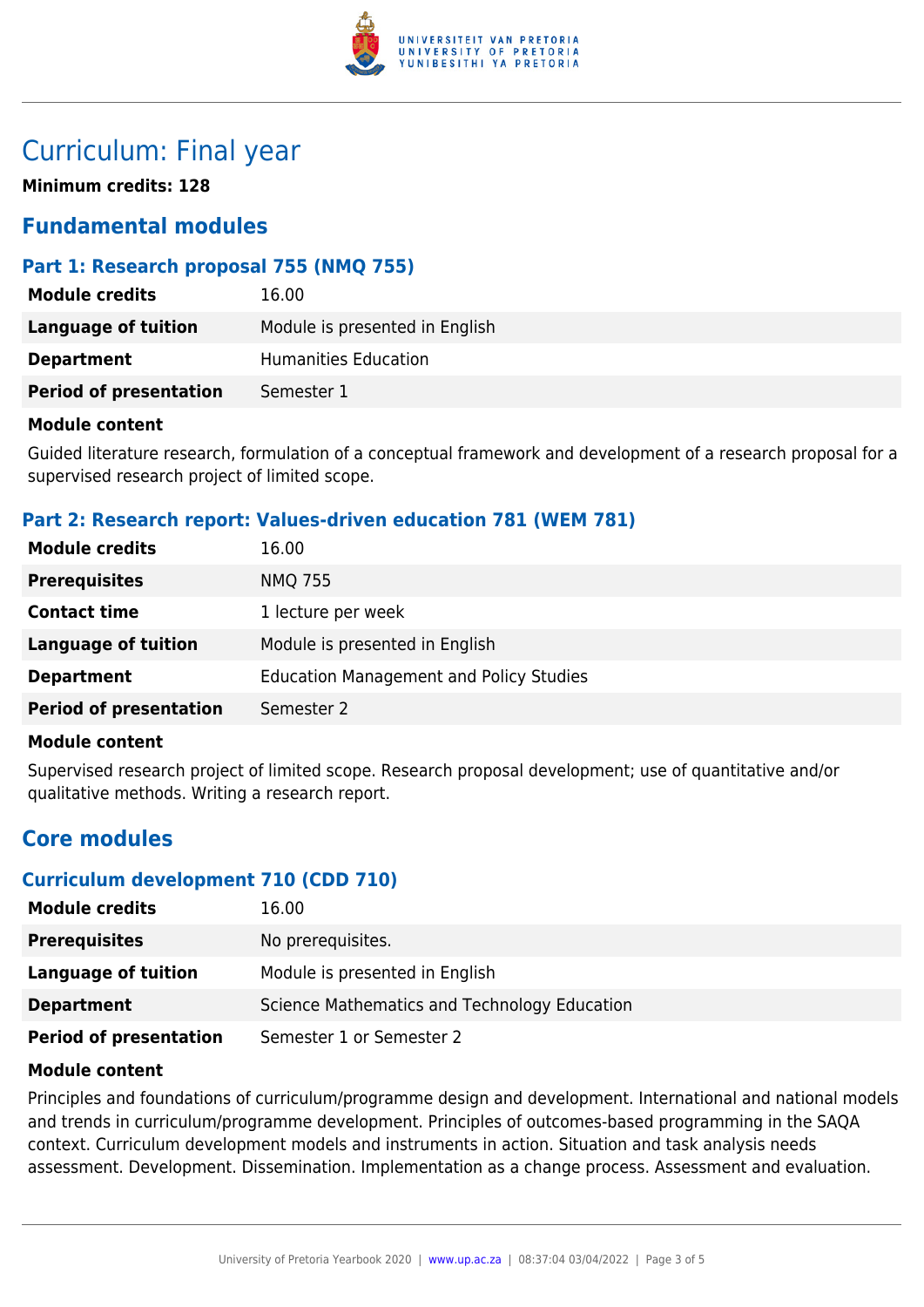

### **Education management 732 (EDM 732)**

| <b>Module credits</b>         | 16.00                                          |
|-------------------------------|------------------------------------------------|
| <b>Prerequisites</b>          | No prerequisites                               |
| Language of tuition           | Module is presented in English                 |
| <b>Department</b>             | <b>Education Management and Policy Studies</b> |
| <b>Period of presentation</b> | Semester 2                                     |

#### **Module content**

The aim of this module is to provide theoretical and practical approaches to financial and human resources management within the school environment. Aspects of budgets, strategic management and governance, asset management, recruitment and selection of staff, performance management and continuous professional development are some of the themes explored in this module. Teachers, members of the school management teams and people involved in school management and leadership will find this module relevant.

#### **Philosophy and social imperatives of education 711 (EDS 711)**

| <b>Module credits</b>         | 16.00                          |
|-------------------------------|--------------------------------|
| <b>Prerequisites</b>          | No prerequisites.              |
| <b>Language of tuition</b>    | Module is presented in English |
| <b>Department</b>             | <b>Educational Psychology</b>  |
| <b>Period of presentation</b> | Semester 1                     |

#### **Module content**

Meta-theories in education. Empiricism; rational empiricism; critical rationalism; critical theory; phenomenology; hermeneutics; system theory; philosophies in education: traditional philosophies; indigenous (African) philosophies. The influence of modernism and postmodernism on education. Sociological imperatives for education. Theories of societal change and roles and values of education. Comparative perspectives on learning theories and their meaning for education.

### **Education law and policy 730 (ELP 730)**

| <b>Module credits</b>         | 16.00                                          |
|-------------------------------|------------------------------------------------|
| <b>Prerequisites</b>          | No prerequisites.                              |
| Language of tuition           | Module is presented in English                 |
| <b>Department</b>             | <b>Education Management and Policy Studies</b> |
| <b>Period of presentation</b> | Semester 1 or Semester 2                       |

#### **Module content**

The aim of this module is to equip students with intellectual, academic and literacy skills in the fields of Education Law and Policy. It also seeks to prepare them for further studies in these fields and to enhance their professional development at their places of work. The module will be of benefit to those who intend pursuing studies in education law or education policy; and to practitioners of policy and law at schools and other education working environments.